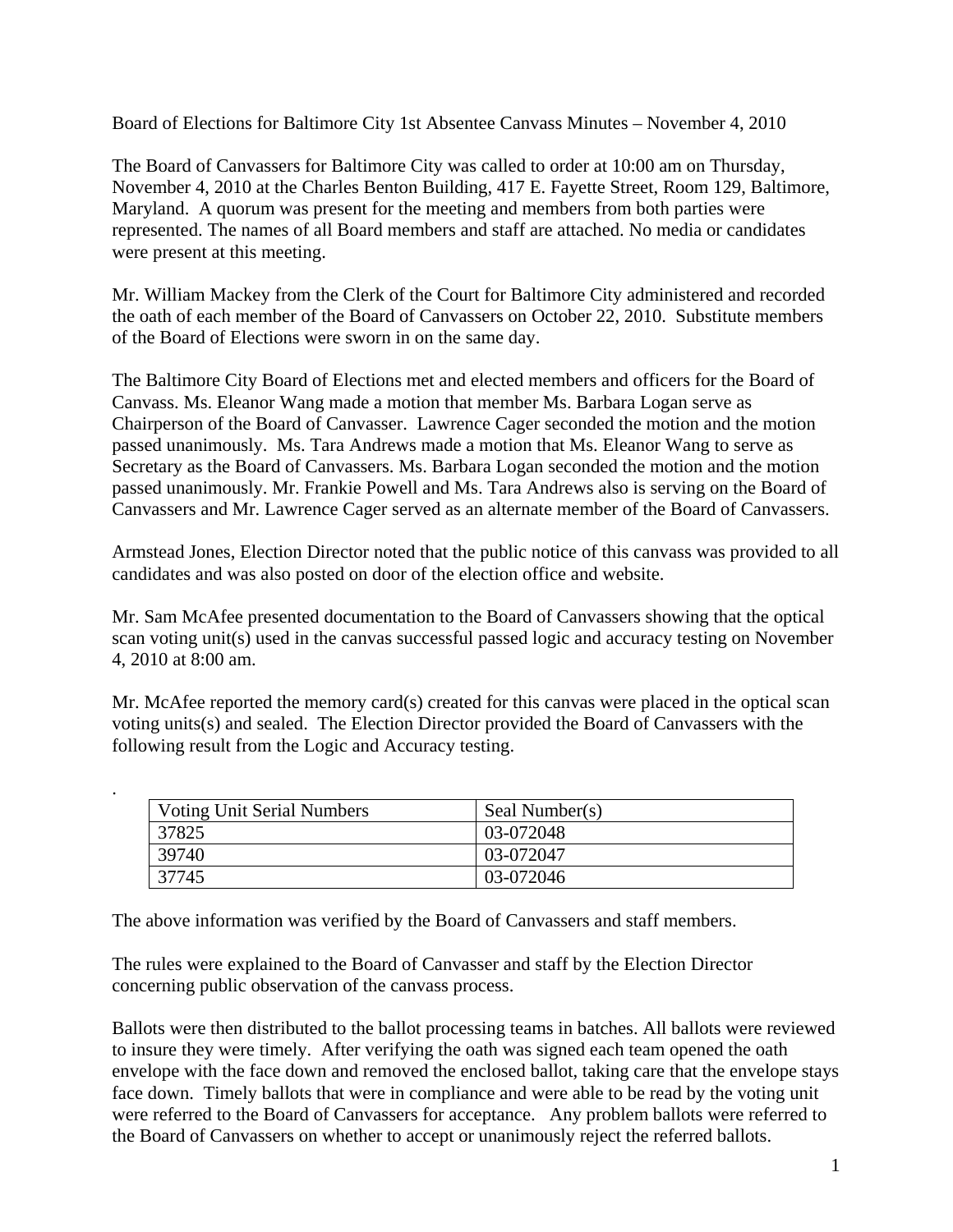Armstead Jones, Election Director, explained the process to provide information to the Board of Canvassers to challenge a decision of the Board.

| Team   | Names of Processing Team Members   |
|--------|------------------------------------|
| Team 1 | Sherri Jackson and Edna Johnson    |
| Team 2 | Kelly Norton and Raylynn Hall      |
| Team 3 | Kim Gosha and Cora Berry           |
| Team 4 | Rochelle Lucas and Tracey Chapman  |
| Team 5 | Shirlene English and Aurelia Jones |

| Team   | Names of Duplicating Team Members   |
|--------|-------------------------------------|
| Team 1 | Georgia Miller and Victoria Dantoni |

| Team   | Names of Optical Scan Operating Team Members |
|--------|----------------------------------------------|
| Team 1 | Jerod Fauntleroy and Ivan McAfee             |
| Team 2 | Jason Bookman and Sam McAfee                 |

Armstead Jones, Election Director reported to preserve the secrecy of the ballot for the remaining canvasses that five ballots of each ballot style were held back for the provisional canvass, and five ballots of each ballot style were held back for the second absentee ballot.

Ms. Tara Andrews made a motion to accept and approve to accept the opening and tabulation of the ballot. Mr. Frankie Powell seconded the motion and the motion passed unanimously.

After scanning all acceptable voting ballots Sam McAfee locked and sealed the voting units and printed an election results report. The Board of Canvassers confirmed the number of accepted ballots equaled the number of ballots counted by the optical scan voting unit(s). The Board of Canvassers signed the election results report and posted the results in the room where the canvassing occurred.

Ms. Barbara Logan announced the results from the first absentee canvass and the following statistics.

| <b>Absentee Statistics</b>                                   | Number of Ballots |
|--------------------------------------------------------------|-------------------|
| Total Absentee Ballots Presented at 1 <sup>st</sup> Absentee | 5991              |
| <b>Canvass</b>                                               |                   |
| <b>Accepted Ballots</b>                                      | 5850              |
| <b>Rejected Ballots</b>                                      | 141               |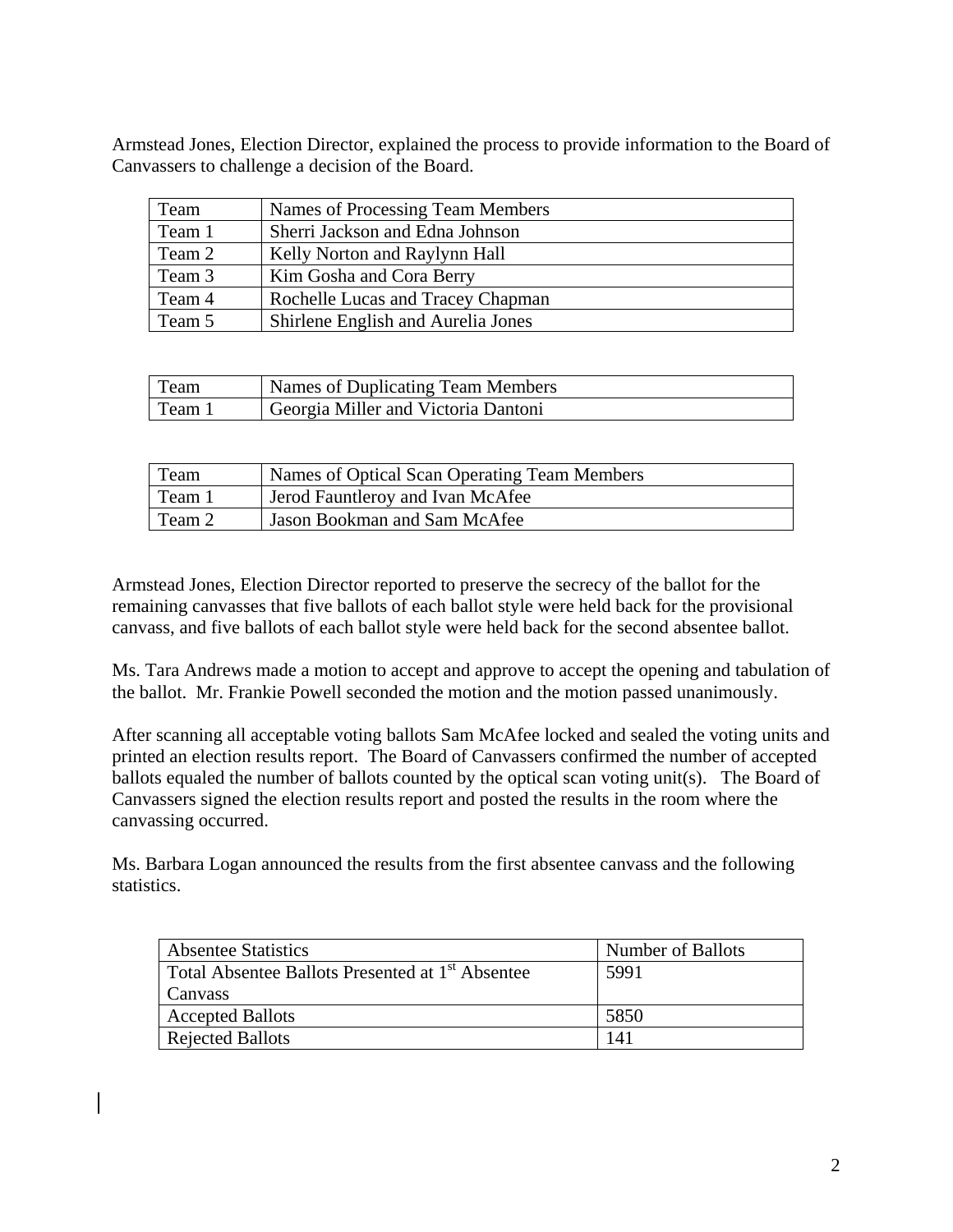| Voting Unit Serial Numbers(s) | Seal Number(s) | Public Count |
|-------------------------------|----------------|--------------|
| 39740                         | 03-011994      | 2125         |
| 37745                         | 03-011995      | 2516         |
| 37825                         | 03-011996      | 1209         |
|                               |                |              |
|                               | Total          | 5850         |

The Board of Canvassers will meet on November 10, 2010 at 10:00 am to canvass Provisional Ballots.

The Board of Canvassers recessed the meeting at 6:00 pm.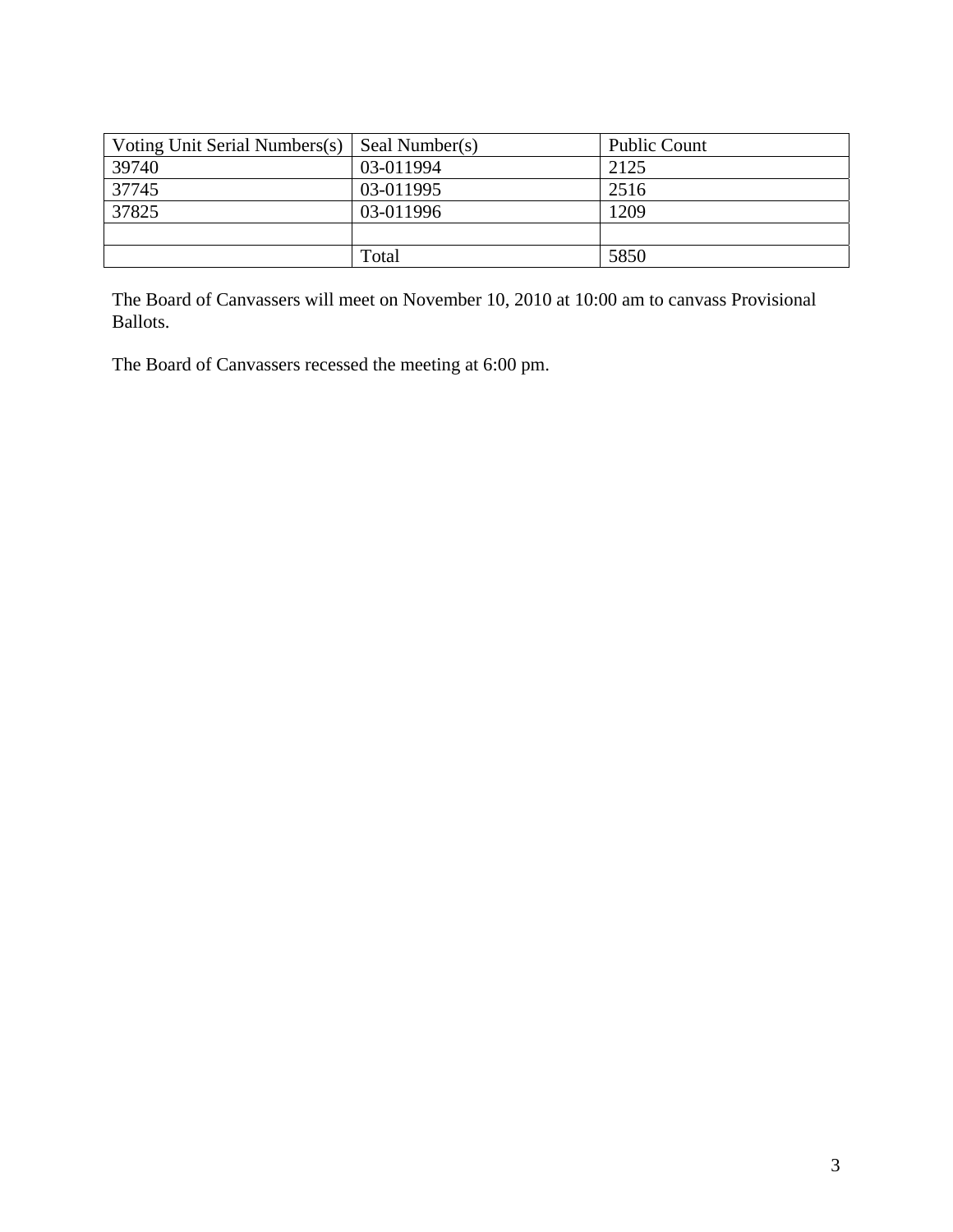Board of Elections for Baltimore City Provisional Canvass Minutes November 10, 2010

The Board of Canvassers for Baltimore City was called to order at 10:00 am on Wednesday, November 10, 2010 at the Charles Benton Building, 417 E. Fayette Street, Room 129, Baltimore, Maryland. A quorum was present for the meeting and members from both parties were represented. The names of all Board members and staff are attached. No media or candidates were present at this meeting.

Mr. William Mackey from the Clerk of the Court for Baltimore City administered and recorded the oath of each member of the Board of Canvassers on October 22, 2010. Substitute members of the Board of Elections were sworn in on the same day.

Armstead Jones, Election Director noted that the public notice of this canvass was provided to all candidates and was posted on door of the election office and website.

Mr. Sam McAfee presented documentation to the Board of Canvassers showing that the optical scan voting unit(s) used in the canvas successful passed logic and accuracy testing on November 10, 2010 at 8:00 am.

Mr. McAfee reported the memory card(s) created for this canvas were placed in the optical scan voting units(s) and sealed. The information was verified by the Board of Canvassers and staff members.

The rules were explained to the Board of Canvasser and staff by the Election Director concerning public observation of the canvass process.

The provisional ballot application envelopes which had the ballots inside of them were then distributed to the ballot processing teams in batches. After verifying the oath was signed each team opened the provisional ballot application envelopes with the face down and removed the enclosed ballot, taking care that the provisional application envelope stayed face down. Provisional ballots that were in compliance with the Provisional Ballots rules for acceptance and were able to be read by the voting unit were referred to the Board of Canvassers for acceptance. Any problem ballots were referred to the Board of Canvassers on whether to accept or unanimously reject the referred ballots.

Armstead Jones, Election Director, explained the process to provide information to the Board of Canvassers to challenge a decision of the Board.

| Team   | Names of Processing Team Members   |
|--------|------------------------------------|
| Team 1 | Sherri Jackson and Edna Johnson    |
| Team 2 | Kelly Norton and Raylynn Hall      |
| Team 3 | Kim Gosha and Cora Berry           |
| Team 4 | Rochelle Lucas and Tracey Chapman  |
| Team 5 | Shirlene English and Aurelia Jones |

**Deleted:** ¶

¶

1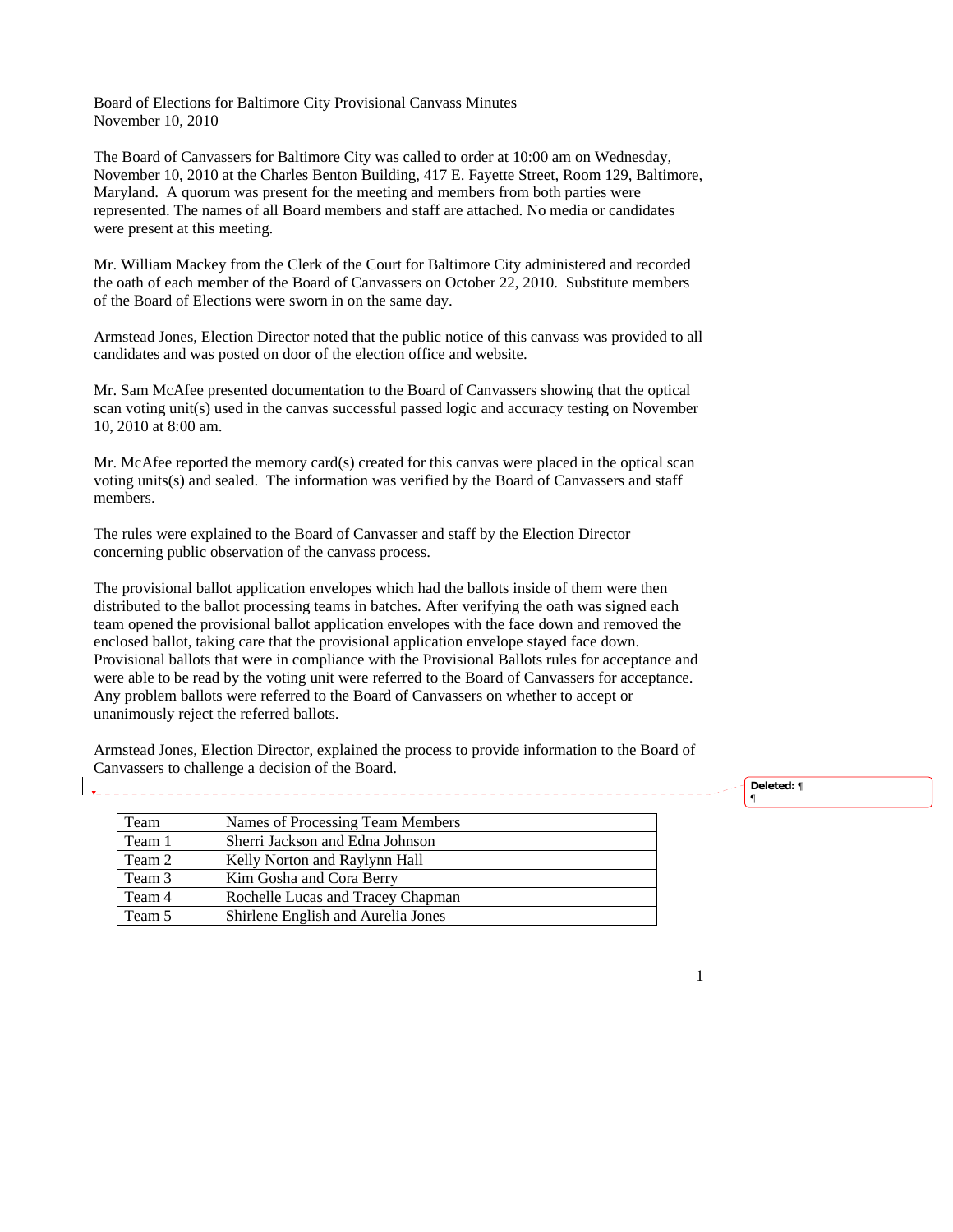| Team   | Names of Duplicating Team Members   |
|--------|-------------------------------------|
| Team i | Georgia Miller and Victoria Dantoni |

| Team   | Names of Optical Scan Operating Team Members |
|--------|----------------------------------------------|
| Team 1 | Jerod Fauntleroy and Ivan McAfee             |
| Team 2 | Jason Bookman and Sam McAfee                 |

Ms. Tara Andrews made a motion to accept and approve the opening and tabulation of the provisional ballots. Mr. Frankie Powell seconded the motion and the motion passed unanimously.

After scanning all acceptable provisional ballots Sam McAfee locked and sealed the voting units and printed an election results report. The Board of Canvassers confirmed the number of accepted ballots equaled the number of ballots counted by the optical scan voting unit(s). The Board of Canvassers signed the election results report and posted the results in the room where the canvassing occurred.

Ms. Barbara Logan announced the results from the first absentee canvass and the following statistics.

| <b>Provisional Statistics</b>                                        | Number of Ballots |
|----------------------------------------------------------------------|-------------------|
| Total Absentee Ballots Presented at 1 <sup>st</sup> Absentee Canvass | 5551              |
| Accepted in Full                                                     | 3671              |
| Accepted in part                                                     | 1394              |
| <b>Rejected Ballots</b>                                              | 486               |
|                                                                      |                   |

| Voting Unit Serial | Seal Number(s) | <b>Public Count</b> |
|--------------------|----------------|---------------------|
| Numbers(s)         |                |                     |
| 39740              | 03-011994      | 1651                |
| 37745              | 03-011995      | 510                 |
| 37825              | 03-011996      | 1612 plus 1384      |
|                    |                | partials            |

The Board of Canvassers recessed the meeting at 6:00 pm.

2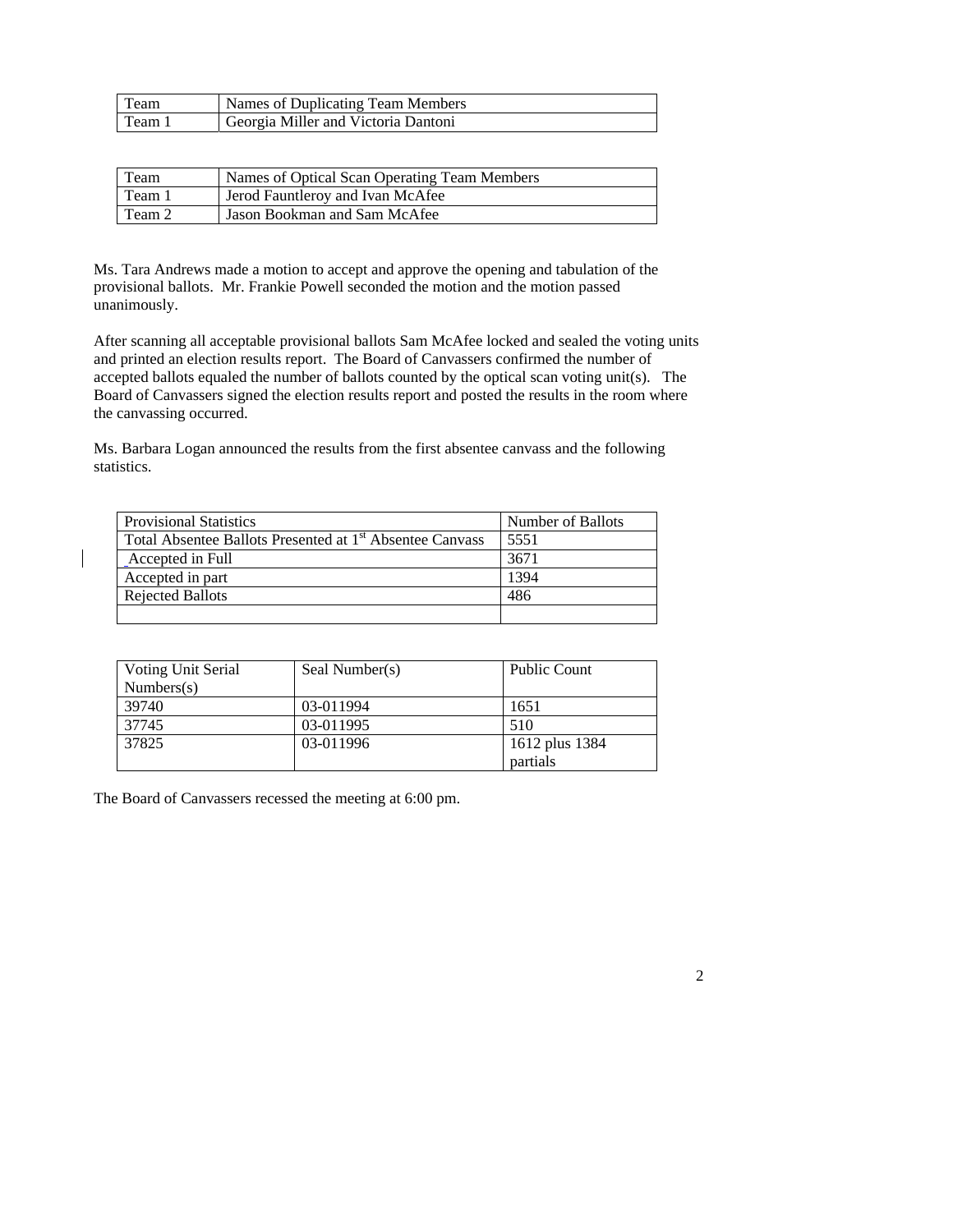Baltimore City Board of Elections 2nd Absentee Canvass Minutes November 12, 2010

The Board of Canvassers for Baltimore City was called to order at 10:00 am on Friday, November 12, 2010 at the Charles Benton Building, 417 E. Fayette Street, Room 129, Baltimore, Maryland. A quorum was present for the meeting and members from both parties were represented. The names of all Board members and staff are attached. No media or candidates were present at this meeting.

Mr. William Mackey from the Clerk of the Court for Baltimore City administered and recorded the oath of each member of the Board of Canvassers on October 22, 2010. Substitute members of the Board of Elections were sworn in on the same day.

Armstead Jones, Election Director noted that the public notice of the second canvass was provided to all candidates and was posted on door of the election office and website.

Mr. Sam McAfee presented documentation to the Board of Canvassers showing that the optical scan voting unit(s) used in the canvas successful passed logic and accuracy testing on November 12, 2010 at 8:00 am.

Mr. McAfee reported the memory card(s) created for this canvas were placed in the optical scan voting units(s) and sealed. The Election Director provided the Board of Canvassers with the following result from the Logic and Accuracy testing.

| Voting Unit Serial Numbers | Seal Number(s)  |
|----------------------------|-----------------|
| 37940                      | $03-029896=838$ |

.

Mr. Jerod Fauntleroy explained the test deck verification process, verified that the seal on the optical scan voting unit was intact and recorded the optical scan voting unit serial number and seal number.

| <b>Voting Unit Serial Numbers</b> | Seal Number(s)  |
|-----------------------------------|-----------------|
| 37825                             | $103-029897=88$ |

The above information was verified by the Board of Canvassers and staff members.

The rules were explained to the Board of Canvasser and staff by the Election Director concerning public observation of the canvass process.

Ballots were then distributed to the ballot processing teams in batches. All ballots were reviewed to insure they were timely. After verifying the oath was signed each team opened the oath envelope with the face down and removed the enclosed ballot, taking care that the envelope stays face down. Timely ballots that were in compliance and were able to be read by the voting unit were referred to the Board of Canvassers for acceptance. Any problem ballots were referred to the Board of Canvassers on whether to accept or unanimously reject the referred ballots.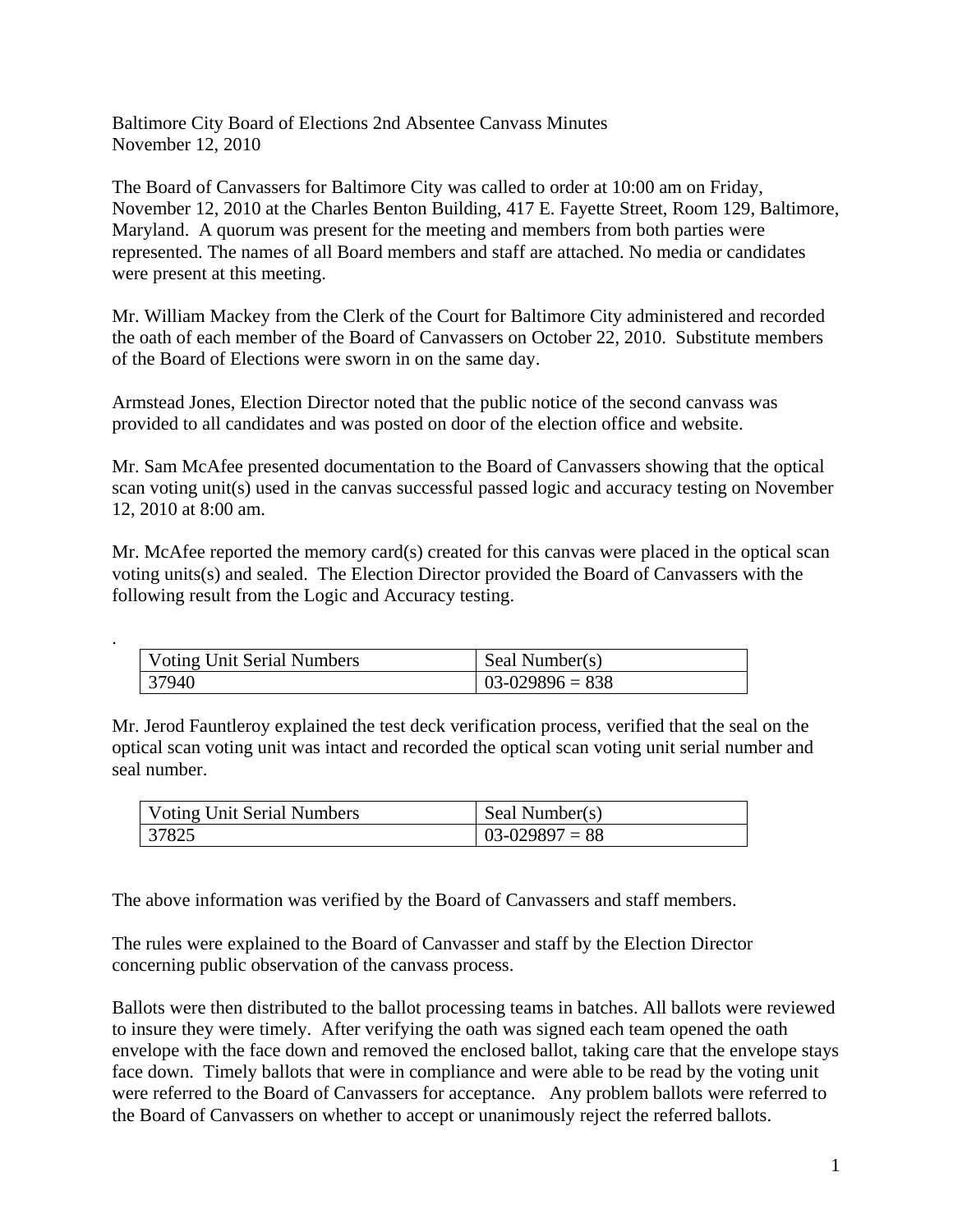Armstead Jones, Election Director, explained the process to provide information to the Board of Canvassers to challenge a decision of the Board.

| Team   | Names of Processing Team Members   |
|--------|------------------------------------|
| Team 1 | Sherri Jackson and Edna Johnson    |
| Team 2 | Kelly Norton and Raylynn Hall      |
| Team 3 | Kim Gosha and Cora Berry           |
| Team 4 | Rochelle Lucas and Tracey Chapman  |
| Team 5 | Shirlene English and Aurelia Jones |

| Team   | Names of Duplicating Team Members   |
|--------|-------------------------------------|
| Team 1 | Georgia Miller and Victoria Dantoni |

| Team   | Names of Optical Scan Operating Team Members |
|--------|----------------------------------------------|
| Team 1 | <b>Jerod Fauntleroy and Ivan McAfee</b>      |
| Team 2 | Jason Bookman and Sam McAfee                 |

Armstead Jones, Election Director reported to preserve the secrecy of the ballot for the remaining canvasses that five ballots of each ballot style were held back for the provisional canvas, and five ballots of each ballot style were held back for the second absentee ballot.

Mr. Frankie Powell made a motion to accept and approve to accept the opening and tabulation of the ballot. Ms. Eleanor Wang seconded the motion and the motion passed unanimously.

After scanning all acceptable voting ballots Sam McAfee locked and sealed the voting units and printed an election results report. The Board of Canvassers confirmed the number of accepted ballots equaled the number of ballots counted by the optical scan voting unit(s). The Board of Canvassers signed the election results report and posted the results in the room where the canvassing occurred.

Ms. Barbara Logan announced the results from the  $2<sup>nd</sup>$  absentee canvass and the following statistics.

| <b>Absentee Statistics</b>                              | Number of Ballots |
|---------------------------------------------------------|-------------------|
| Total Absentee Ballots Presented at 2d Absentee Canvass | -88               |
| <b>Accepted Ballots</b>                                 | 88                |
| Rejected Ballots                                        |                   |

The Board of Canvassers adjourned at 4:30 pm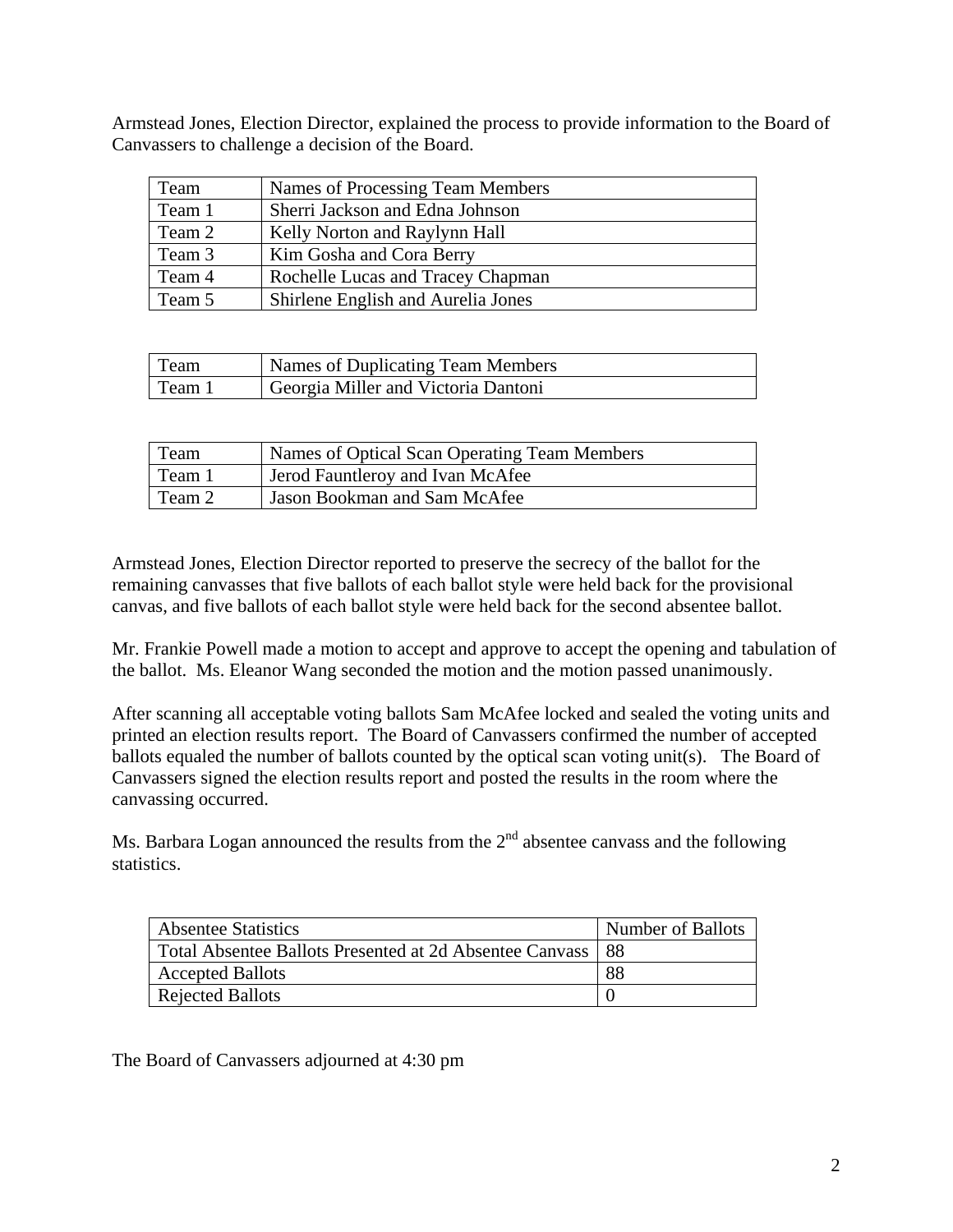Baltimore City Board of Canvassers 417 East Fayette Street

| <b>Absentee Canvass One:</b> | 11/4/2010  |
|------------------------------|------------|
| <b>Provisional Canvass:</b>  | 11/10-2010 |
| Absentee Canvass Two:        | 11/12/2010 |

## ATTACHMENT OF ATTENDEES

Barbara Logan, Chairperson of the Board of Canvassers Eleanor Wang, Secretary of the Board of Canvassers Tara Andrews, Member of the Board of Canvassers Frankie Powell, Member of the Board of Canvassers Lawrence Cager, Alternate for the Board of Canvassers

Armstead Jones, Election Director Abigail Goldman-Administrative Officer Mildred Easterling-Election Supervisor Hakima Shaulis-Management Associate Terri Marciszewski-Administrative Officer Georgia Miller-Election Supervisor Wendy Paige-Election Clerk Lead Advance Kelly Norton-Election Clerk Lead Advance Ray Hall-Election Clerk III Edna Johnson – Election Supervisor Sherri Jackson – Election Supervisor Victoria Dantoni – Election Supervisor Kim Gosha- Election Clerk Lead Advance Cora Berry-High- Election Clerk Lead Advance Rochelle Lucas- Election Clerk Lead Advance Tracey Chapman- Election Clerk Lead Advance Shirlene English- Management Associate Aureilia Jones- Election Clerk Lead Advance Sam McAfee-Contractor Ivan McAfee-Contractor Jason Bookman-IT Jerod Fauntleroy-IT Michael Thompson- Election Clerk Lead Advance Sharon Street, Attorney for the Board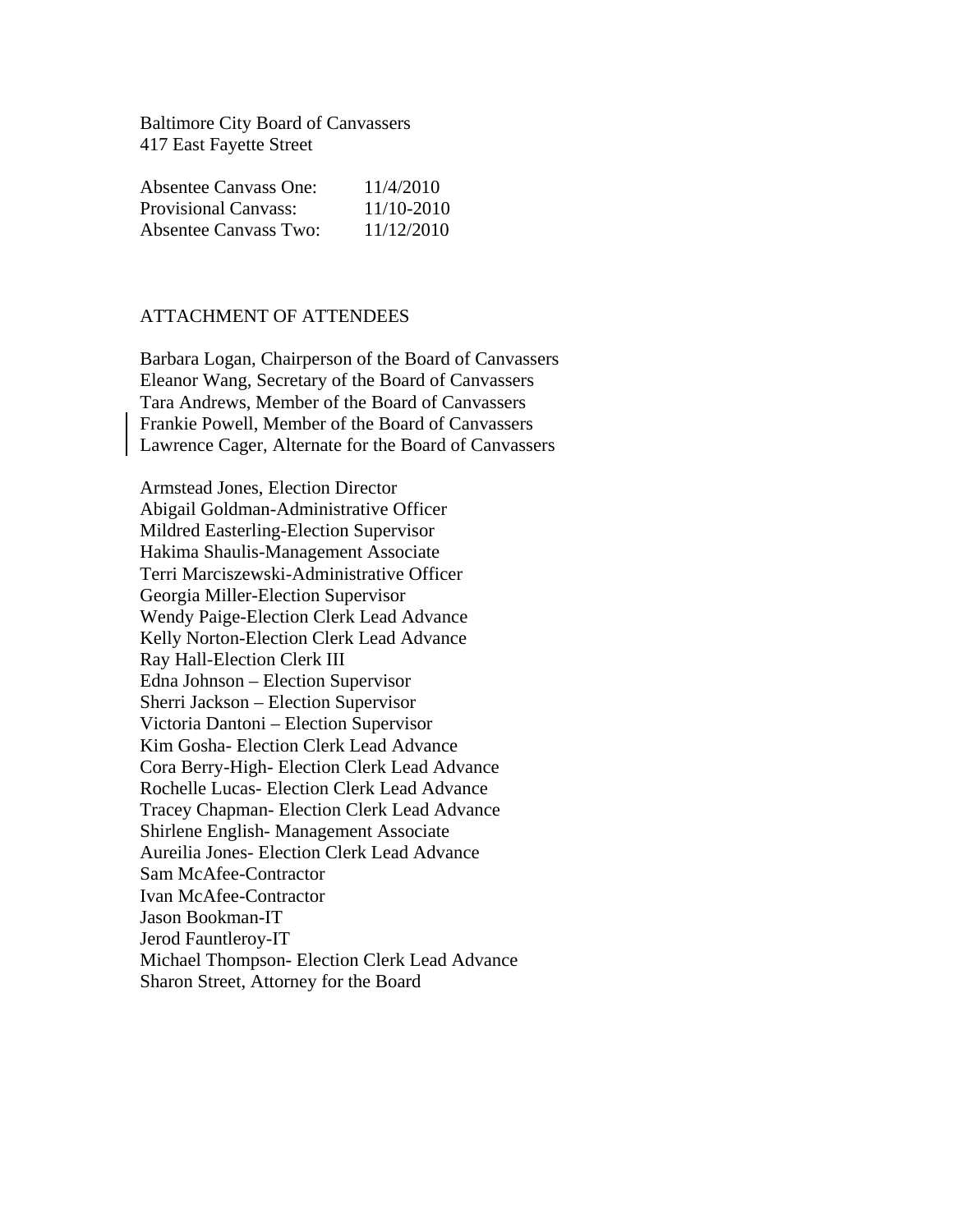Baltimore City Board of Canvassers November 12, 2010

Canvassing Statistics

| <b>State Absentee Ballots – Rejection Code</b>              | Abs1           | Abs2     | Today    | Total          |
|-------------------------------------------------------------|----------------|----------|----------|----------------|
|                                                             |                |          |          |                |
| Ballot was late for election                                |                | 5        | 70       | 75             |
| No signature on oath.                                       | 40             | 21       | $\Omega$ | 61             |
| Voter died before election day                              | 10             | 2        | $\Omega$ | 12             |
| More than one ballot in same envelope                       | 3              | 4        | $\Omega$ |                |
| More than one ballot received but one was counted           | $\Omega$       | $\Omega$ | $\Omega$ | $\Omega$       |
| Identifying mark on ballot                                  | $\overline{0}$ | 0        | $\theta$ | $\theta$       |
| Used agent and ballot envelope was not sealed               | $\Omega$       | $\Omega$ | $\Omega$ | $\theta$       |
| Unsealed envelope and indication that integrity compromised | $\overline{0}$ | 0        | $\Omega$ | $\Omega$       |
| Not registered Voter                                        | $\theta$       | $\Omega$ | $\Omega$ | $\theta$       |
| No absentee ballot application on file                      | $\theta$       | 0        | $\Omega$ | $\Omega$       |
| Regular ballot received and rejected FWAB                   | $\Omega$       | $\Omega$ | $\Omega$ | $\theta$       |
| Envelope did not contain ballot                             | $\overline{0}$ | $\theta$ | $\Omega$ | $\overline{0}$ |
| Other                                                       | $\Omega$       | $\Omega$ | $\Omega$ | $\theta$       |

| Federal Write-In Absentee Ballots – Rejection Reasons | Abs1           | Abs2           | Today    | Total          |
|-------------------------------------------------------|----------------|----------------|----------|----------------|
|                                                       |                |                |          |                |
| State absentee ballot was received                    | 0              | 21             | $\Omega$ | 21             |
| No signature on declaration                           | $\theta$       | $\Omega$       | $\Omega$ | $\Omega$       |
| No absentee ballot application                        | $\overline{2}$ | 4              | $\Omega$ | 6              |
| Not registered voter                                  | 0              | $\overline{0}$ | $\theta$ | $\overline{0}$ |
| Late for election                                     | $\overline{0}$ |                | $\theta$ |                |
| Voted wrong ballot style                              | 0              | 0              | $\theta$ | $\overline{0}$ |
| Used agent and ballot envelope was not sealed         | $\theta$       | $\theta$       | $\Omega$ | $\theta$       |
| Voter cancelled                                       | 0              | $\Omega$       | $\Omega$ | $\overline{0}$ |
| <b>Voter Deceased</b>                                 | 0              | $\theta$       | $\Omega$ | $\theta$       |
| Voter is convicted fellow                             | 0              | 0              | $\Omega$ | $\overline{0}$ |
| Identifying mark on ballot                            | 0              | $\theta$       | $\Omega$ | $\theta$       |
| Voted more than on FWAB                               | $\theta$       | $\Omega$       | $\Omega$ | $\overline{0}$ |
| Board action – Application not on file                | 0              | 2              | $\Omega$ | $\overline{2}$ |

| <b>Provisional Ballots – Rejection Reasons</b>              | $#$ of ballots |  |
|-------------------------------------------------------------|----------------|--|
|                                                             |                |  |
| Applicant is not registered to vote                         | 358            |  |
| Applicant returned a voted absentee ballot or already voted | 19             |  |
| No signature on application                                 | 82             |  |
| Applicant not eligible to receive a provisional ballot      | 82             |  |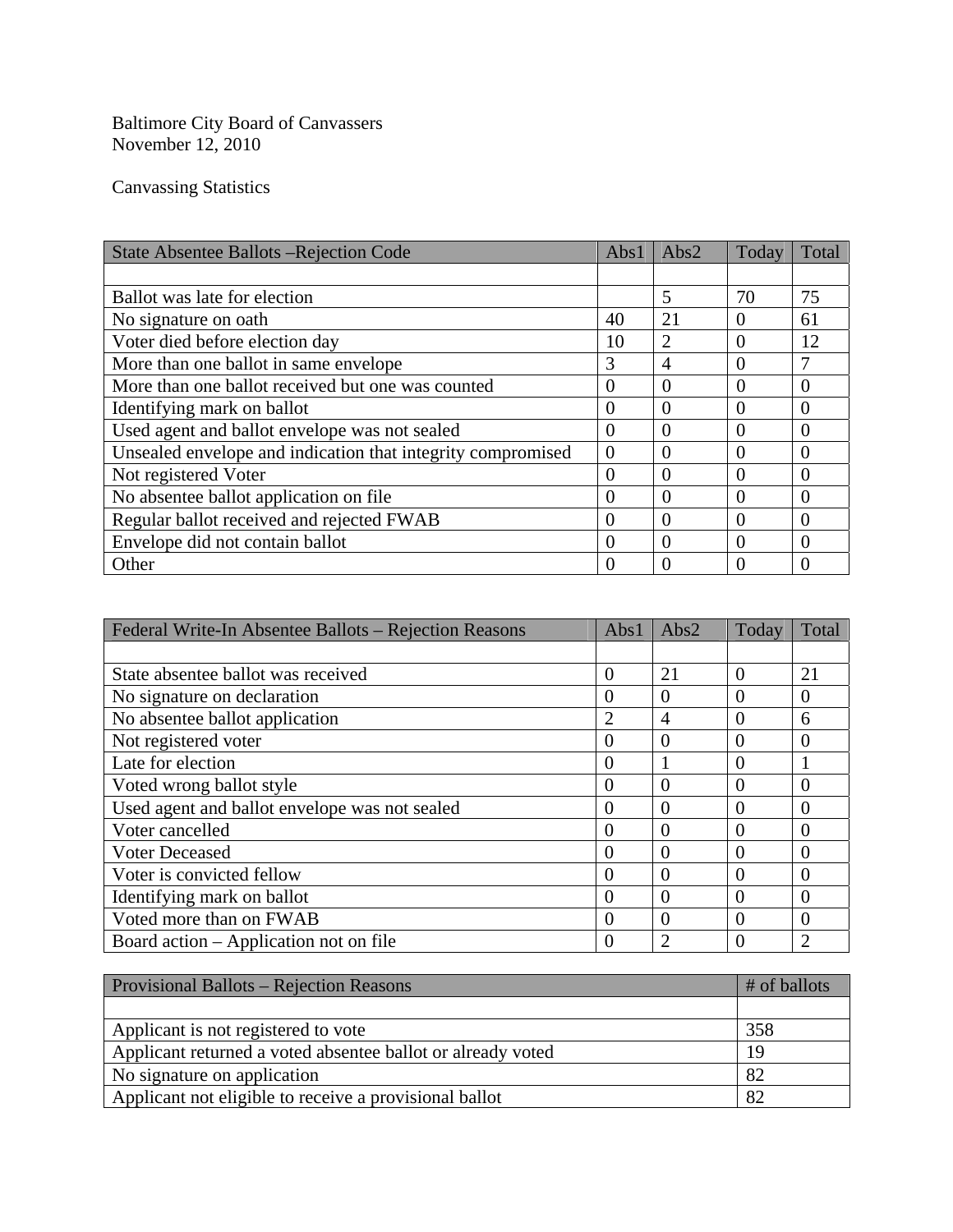| Identification of DL# of S# was not timely received                   |  |
|-----------------------------------------------------------------------|--|
| Incomplete information was provided on application                    |  |
| Identification was received but did not satisfy the id requirements   |  |
| No Provisional Ballot in envelope or more than one ballot in envelope |  |
| No evidence to support alleged voting unit malfunction                |  |
| Identity challenge was upheld                                         |  |
| Order extending voting hours was invalidated                          |  |
| Other                                                                 |  |